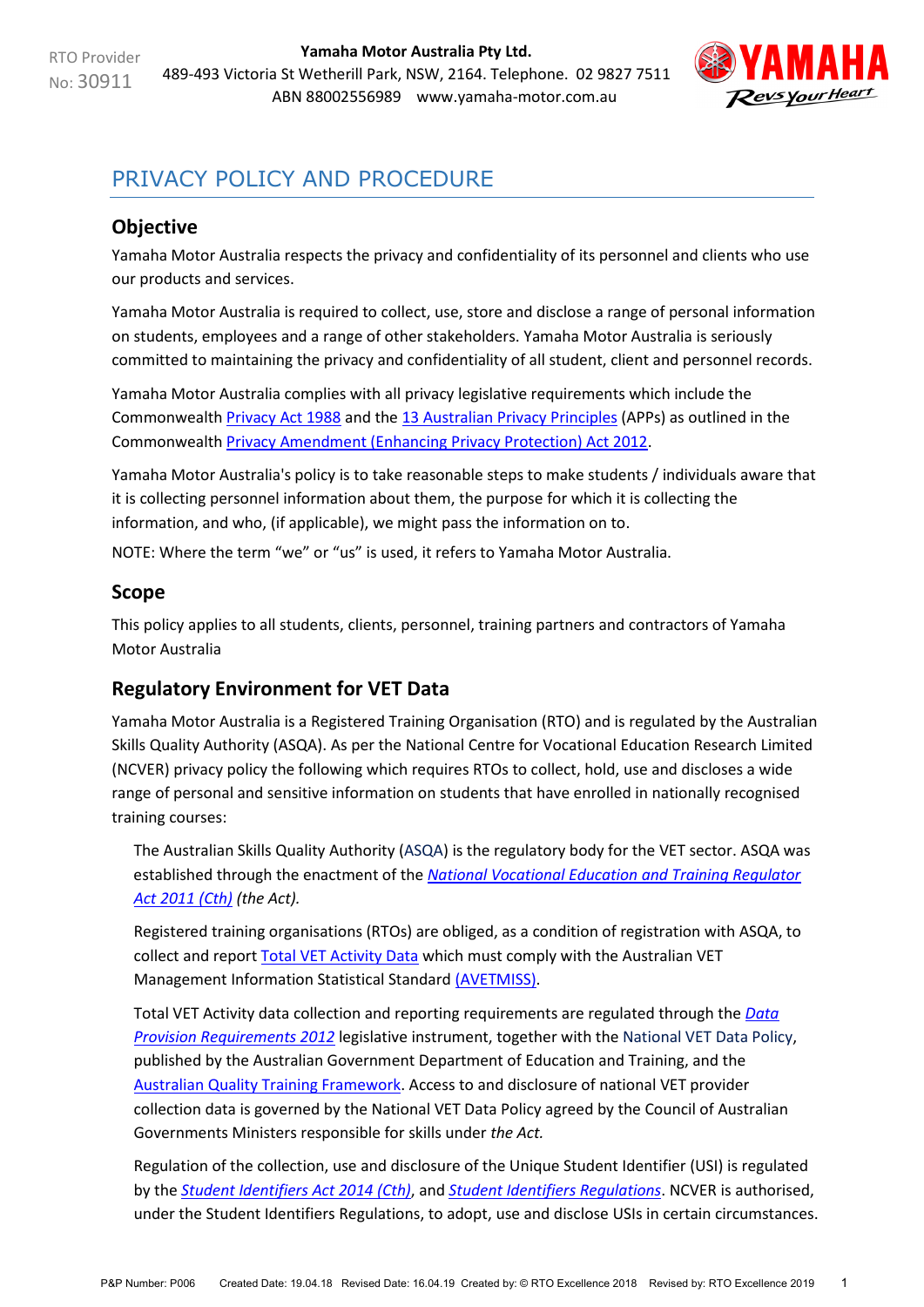

Information is only shared with external agencies such as the National VET Regulator to meet our compliance requirements as an RTO. All information is kept in the strictest confidence.

The [National Vet Data Policy r](https://www.education.gov.au/national-vet-data-policy-0)equires all students to be presented with the following privacy statement and declaration upon enrolment into a VET course:

#### **Privacy Statement and Student Declaration**

#### **Privacy Notice**

Under the *Data Provision Requirements 2012*, Yamaha Motor Australia is required to collect personal information about you and to disclose that personal information to the National Centre for Vocational Education Research Ltd (NCVER).

Your personal information (including the personal information contained on this enrolment form), may be used or disclosed by Yamaha Motor Australia for statistical, administrative, regulatory and research purposes. Yamaha Motor Australia may disclose your personal information for these purposes to:

- Commonwealth and State or Territory government departments and authorised agencies; and
- NCVER.

Personal information that has been disclosed to NCVER may be used or disclosed by NCVER for the following purposes:

- populating authenticated VET transcripts;
- facilitating statistics and research relating to education, including surveys and data linkage;
- pre-populating RTO student enrolment forms;
- understanding how the VET market operates, for policy, workforce planning and consumer information; and
- administering VET, including program administration, regulation, monitoring and evaluation.

You may receive a student survey which may be administered by a government department or NCVER employee, agent or third-party contractor or other authorised agencies. Please note you may opt out of the survey at the time of being contacted.

NCVER will collect, hold, use and disclose your personal information in accordance with the *Privacy Act 1988* (Cth), the National VET Data Policy and all NCVER policies and protocols (including those published on NCVER's website at [www.ncver.edu.au\)](https://www.ncver.edu.au/).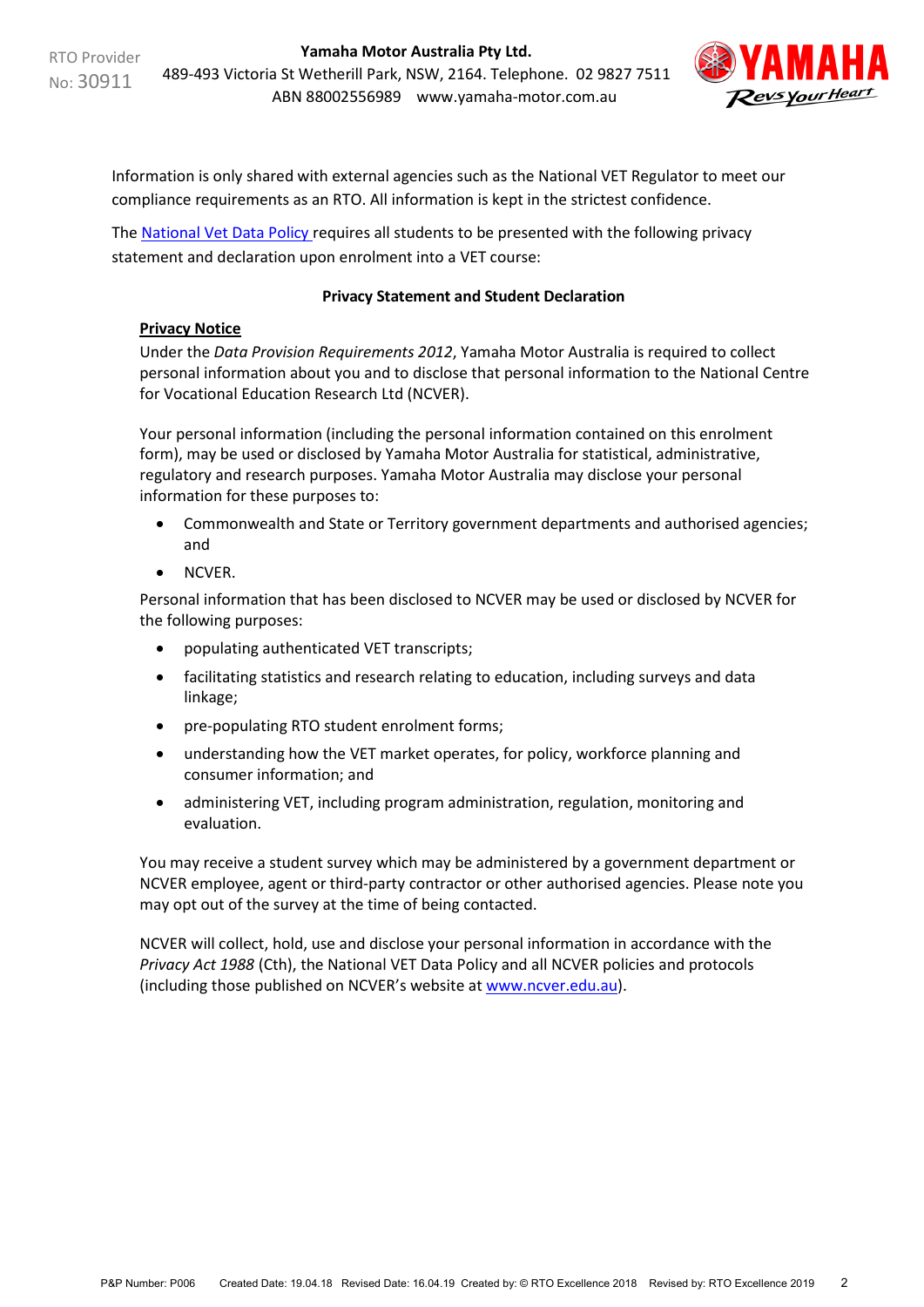RTO Provider No: 30911

**Yamaha Motor Australia Pty Ltd.**  489-493 Victoria St Wetherill Park, NSW, 2164. Telephone. 02 9827 7511 ABN 88002556989 [www.yamaha-motor.com.au](http://www.yamaha-motor.com.au/)



#### **Website**

Yamaha Motor Australia has taken strong measures to protect the security of your personal information and to ensure that your choices for its intended use are honoured. We take strong precautions to protect your data from loss, misuse, unauthorized access or disclosure, alteration, or destruction.

We guarantee your e-commerce transactions to be 100% safe and secure. When you place orders or access your personal account information, you're utilising secure server software SSL, which encrypts your personal information before it's sent over the Internet. SSL is one of the safest encryption technologies available.

Yamaha Motor Australia strictly protects the security of your personal information and honours your choices for its intended use. We carefully protect your data from loss, misuse, unauthorized access or disclosure, alteration, or destruction.

# **Policy of Australian Privacy Principles (APPs)**

## <span id="page-2-0"></span>**1APP. Open and transparent management of personal information**

- a. Yamaha Motor Australia's Privacy Policy and Procedure is available free of charge, with all information being publicly available on its website
- b. Applicable details of the policy will be included in Yamaha Motor Australia's student handbook, staff handbook, trainer handbook and operations manual
- c. Student information will be stored electronically for 30 years as required by industry guidelines
- d. The following types of personal information are generally collected, depending on the collection reason:
	- i. Contact details
	- ii. Employment details
	- iii. Educational background
	- iv. Demographic Information
	- v. Course progress and achievement information
	- vi. Financial billing information
- e. As a Registered Training Organisation (RTO), we are regulated by the Australian Skills Quality Authority (ASQA) to collect, hold, use and disclose a wide range of personal and sensitive information on students that have enrolled in nationally recognised training courses. Refer to **[Regulatory Environment for VET Data](#page-0-0)** section
- f. At times, some types of sensitive information can also be collected and held:
	- i. Identity details: full legal name, date of birth
	- ii. Employee details & HR information including tax file number, superannuation details
	- iii. Complaint or issue information
	- iv. Disability status & other individual needs
	- v. Language, literacy and numeracy levels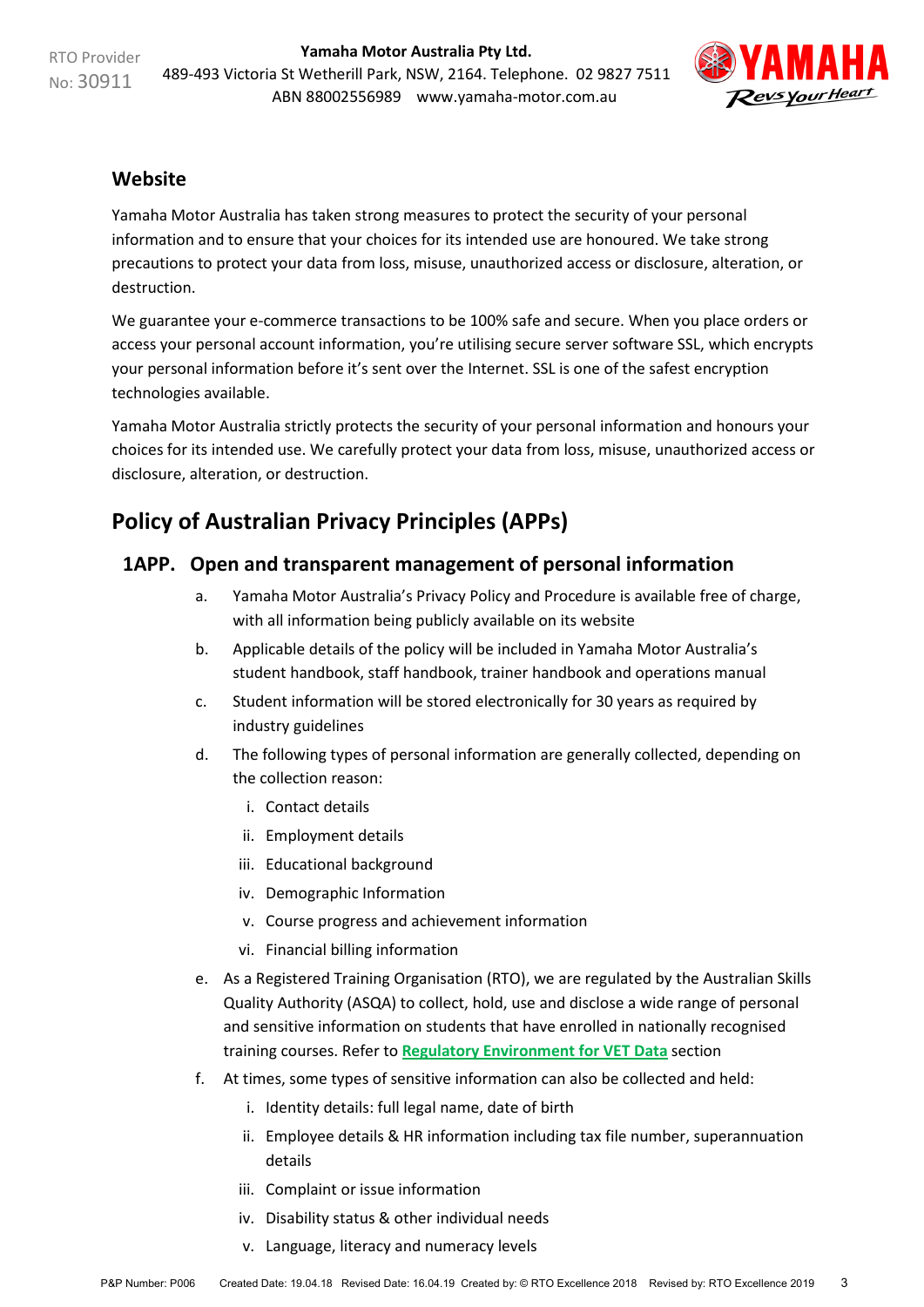

- vi. Indigenous status
- vii. Concession status
- viii. Details on your next of kin or parent/guardian
- ix. Background checks (such as National Criminal Checks or Working with Children checks)
- g. If any person wishes to lodge a complaint about how Yamaha Motor Australia handles personal information, or if they feel we have breached the APPs, they can contact our Privacy Officer
	- i. The matter will be investigated within 7 working days
	- ii. A written reply of the outcome and action taken will be sent to the lodger of the complaint

#### **2APP. Anonymity and pseudonymity**

- a. Individuals have the option to use a pseudonym or not to identify themselves when dealing with Yamaha Motor Australia, this can apply to when requesting information on a course, website enquiries, anonymous complaints/feedback or other situations in which an individuals' information is not required to complete a request
- b. Individuals will be required to disclose information of a personal nature as outlined in this policy for:
	- i. Those who wish to undertake nationally recognised training with Yamaha Motor Australia
	- ii. Those who request access to their personal records held by Yamaha Motor Australia

#### **3APP. Collection of solicited personal information**

- a. Yamaha Motor Australia will collect information you provide:
	- i. That is reasonably necessary for our business activities
	- ii. By the completion of an enrolment form into a nationally accredited course
	- iii. By the completed course materials and assessments
	- iv. Upon commencement of employment with us
	- v. By the details you provide on our website
- b. With your consent, Yamaha Motor Australia will sometimes collect information, from your employer, a job services provider or other organisations where students may engage in placement for training and assessment purposes
- **c.** Yamaha Motor Australia collects information of a personal and sometimes sensitive nature such as outlined earlier in this policy: **[1APP. Open and transparent](#page-2-0)  [management of personal information](#page-2-0)**
- d. All information collected is obtained only through lawful and fair means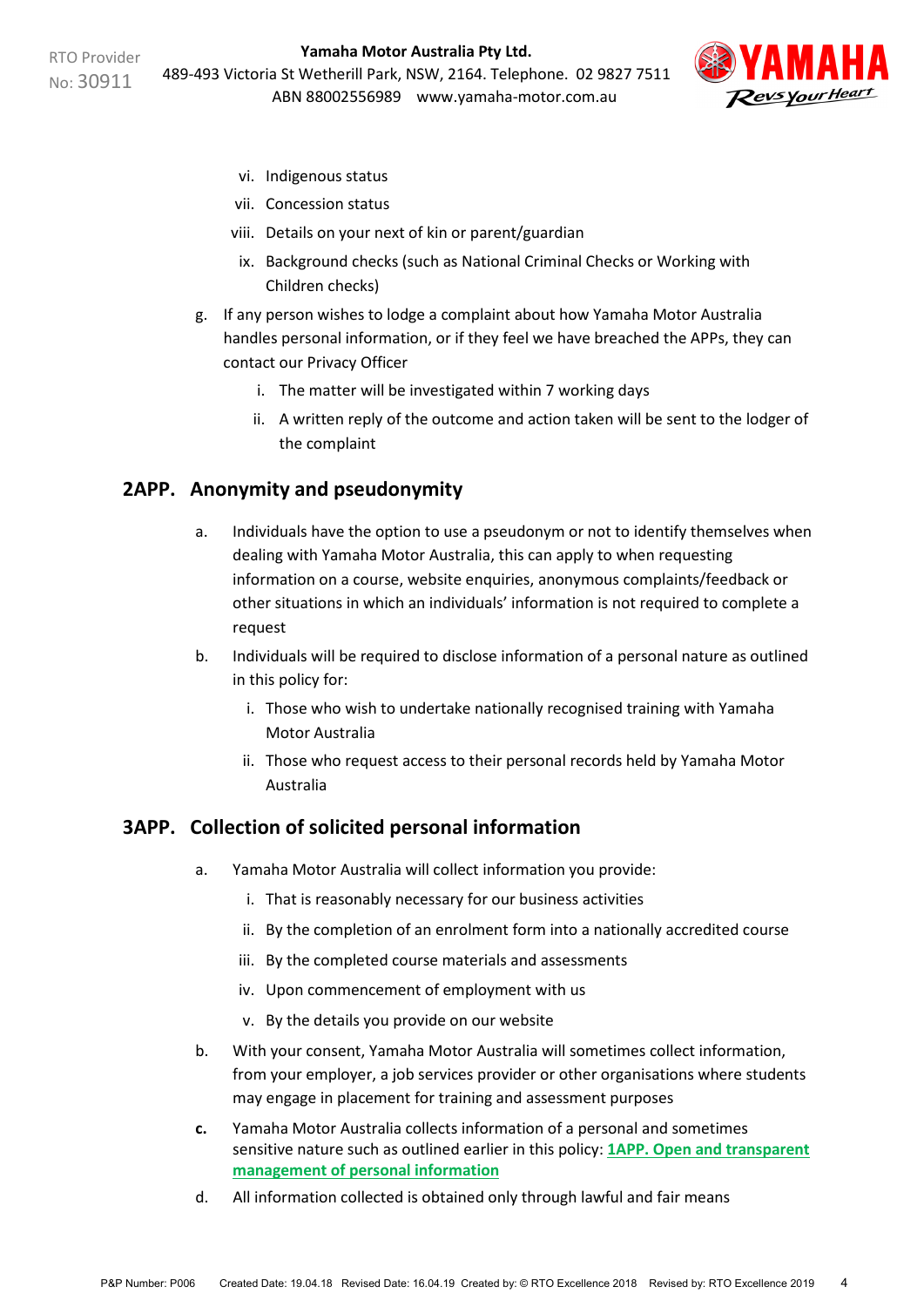

# **4APP. Dealing with unsolicited personal information**

- a. At times, Yamaha Motor Australia receives unsolicited personal information. Within a reasonable period after receiving the information, Yamaha Motor Australia will determine whether or not that it could have collected the information under Australian Privacy Principle 3 as if Yamaha Motor Australia had solicited the information
- b. Where Yamaha Motor Australia could not have collected this information (by law or for a valid business purpose) we immediately destroy or de-identify the information (unless it would be unlawful to do so)
- c. The information will be destroyed in a safe and secure manner

## **5APP. Notification of the collection of personal information**

- a. When information is collected or sourced from third parties, we take all reasonable steps to notify the student / individual of the details of the information collected or otherwise ensure that the person is aware of those matters
	- i. This notification occurs at or before the time of personal data collection, or as soon as practicable by the use of enrolment forms, assessment tools and Student Handbook
- b. The contact details for Yamaha Motor Australia privacy officer who handles enquiries, change requests and complaints relating to privacy matters is:
	- i. Yamaha Motor Australia Privacy Officer Phone: 02 9827 7511 Email: barbara.murphy@yamaha-motor.com.au
- c. The collection of information is required or authorised by law as highlighted previously under the **[Objective](#page-0-1)** and **[Regulatory Environment for VET Data](#page-0-0)** sections for the purpose of:
	- i. To prove the identity of the student / individual
	- ii. Australian Taxation purposes
	- iii. Governmental statistical requirements
	- iv. To be able to issue a Statement of Attainment or Certificate
- d. There are consequences for the student / individual if some personal information is not collected such as:
	- i. Failure to provide your Unique Student identifier (USI) or an exemption from it, will mean that Yamaha Motor Australia cannot issue you with a Statement of Attainment or Certificate at the successful completion of a course
- e. A student / individual can access and seek correction of their personal information held by Yamaha Motor Australia as outlined later in this policy: **[12APP. Access to](#page-7-0)  [personal information](#page-7-0)**
- f. Yamaha Motor Australia is unlikely to disclose personal information to overseas recipients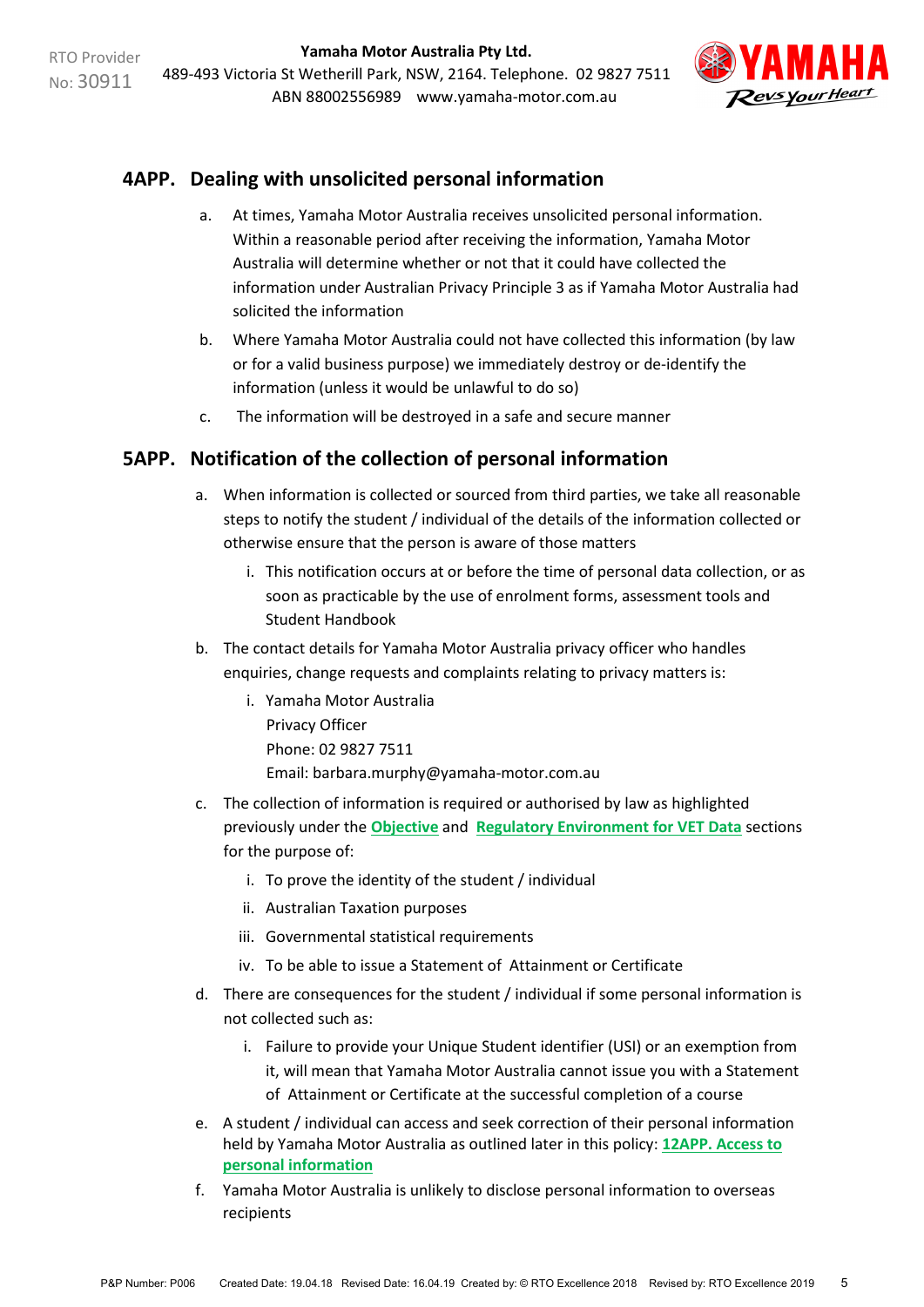

# **6APP. Use or disclosure of personal information**

- a. Yamaha Motor Australia mainly uses information for the primary purpose that it was collected being for the provision of training and assessment and is required to disclose this information to a number of organisations such as:
	- i. Registering bodies such as the ASQA (National)
	- ii. Government funding bodies in each state and territory and/or Commonwealth Government
	- iii. Apprenticeship Centres
	- iv. Employers and Job Services Providers
	- v. External auditors and our consultants
	- vi. The Australian Taxation Office
	- vii. Other entities required by law and in accordance with the Privacy Act 1988.
- b. Yamaha Motor Australia will only disclose personal or sensitive information to a third party in situations where;
	- i. It is requirement provision of training and assessment
	- ii. Where the student / individual consented to a secondary use or disclosure
	- iii. It is an emergency and life threatening situation
	- iv. In accordance with an 'enforcement related activity'
- c. In situations that Yamaha Motor Australia has given provided personal information in an emergency situation or an enforcement related activity, we will make a written record noting:
	- i. The government agency involved
	- ii. The date and time of disclosure
	- iii. What personal information was disclosed
	- iv. The basis for our reasonable belief that it was a requirement to disclose the requested personal information

## **7APP. Direct marketing**

- a. Your personal information will never be sold to any marketing company or third party
- b. Yamaha Motor Australia may use your personal information to market directly to you only for the provision of further training and assessment with Yamaha Motor Australia
- c. Yamaha Motor Australia will only use your information for direct marketing communications if you have provided consent to use your information for this purpose and you have opted-in to this type of communication
	- i. An 'opting out' provision has been made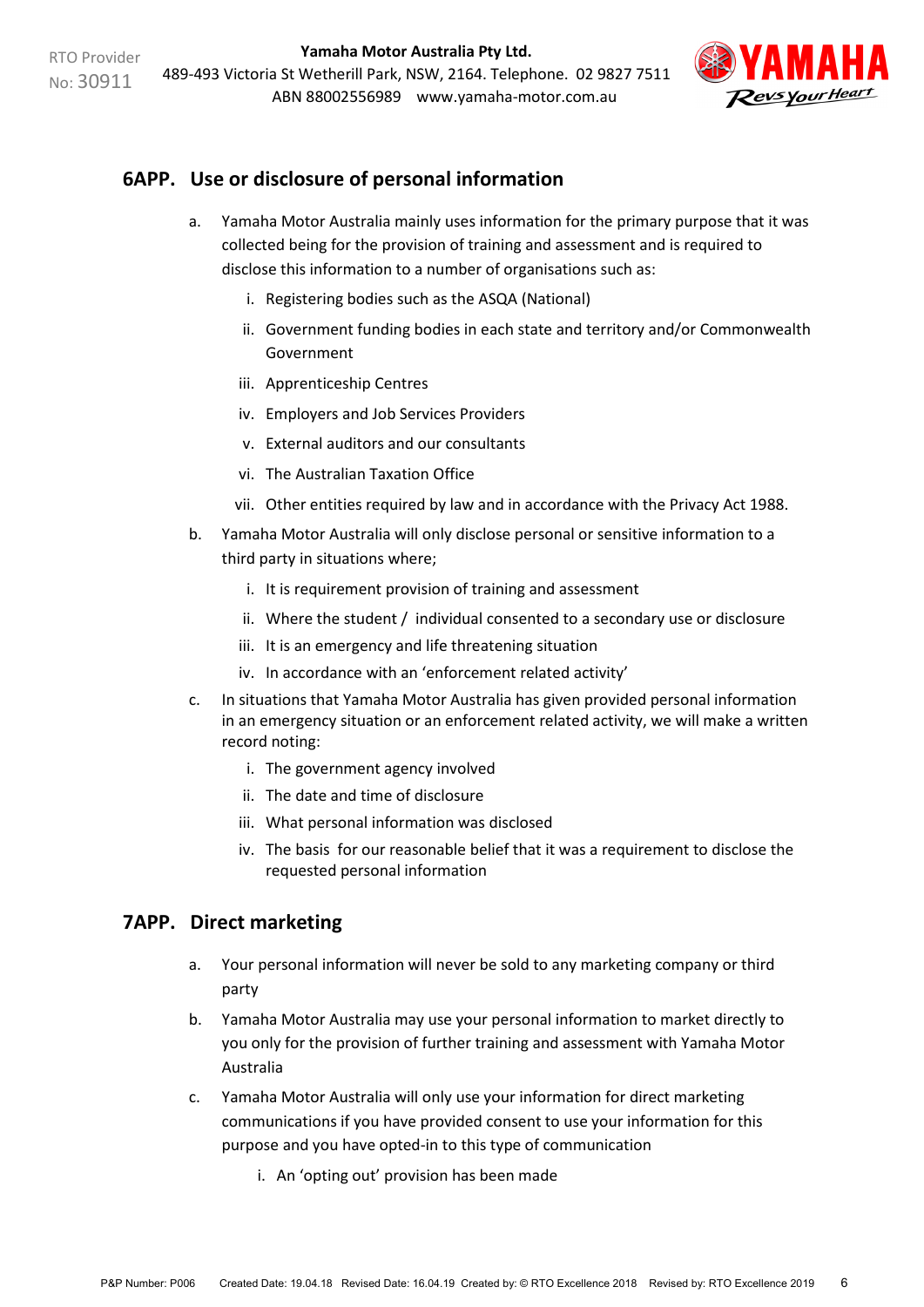

# **8APP. Cross-border disclosure of personal information**

- a. Yamaha Motor Australia will not disclose your personal information to any entity outside of Australia unless you have provided your express written consent
- b. The only contact information provided to overseas service or product providers are Yamaha Motor Australia email addresses, facsimile number or telephone numbers
- c. Yamaha Motor Australia will only disclose company contact information to overseas organisations where such contact is vital to the conduct of business and where the overseas organisation is subject to privacy laws in their own jurisdiction and have a privacy policy that forbids forwarding of company contact information to any third party
- d. All records will be stored in Australia

#### **9APP. Adoption, use or disclosure of government related identifiers**

- a. In some circumstances, Yamaha Motor Australia is required to collect government related identifiers. They can consist of:
	- i. Concession Numbers
	- ii. Tax File Numbers
	- iii. Drivers Licence Numbers
	- iv. Passport Numbers
	- v. Birth Certificate Numbers
- b. Yamaha Motor Australia will not use or disclose these government related identifiers except:
	- i. In situations required by Australian law or other legal requirements
	- ii. Where reasonably necessary to verify the identity of the individual
	- iii. Where reasonably necessary to fulfil obligations to an agency or a State or Territory authority
	- iv. Where required under the Standards for NVR Registered Training Organisations 2012 and Data Provision Requirements 2012
	- v. As prescribed by regulations
	- vi. Where express consent has been given to disclose this information

## **10APP. Quality of personal information**

- a. Yamaha Motor Australia collects information and ensures it is accurate, up to date and complete
- b. Yamaha Motor Australia will take all reasonable steps to ensure that the information provided from individuals is correct and any third party information received can be verified for accuracy, currency and completeness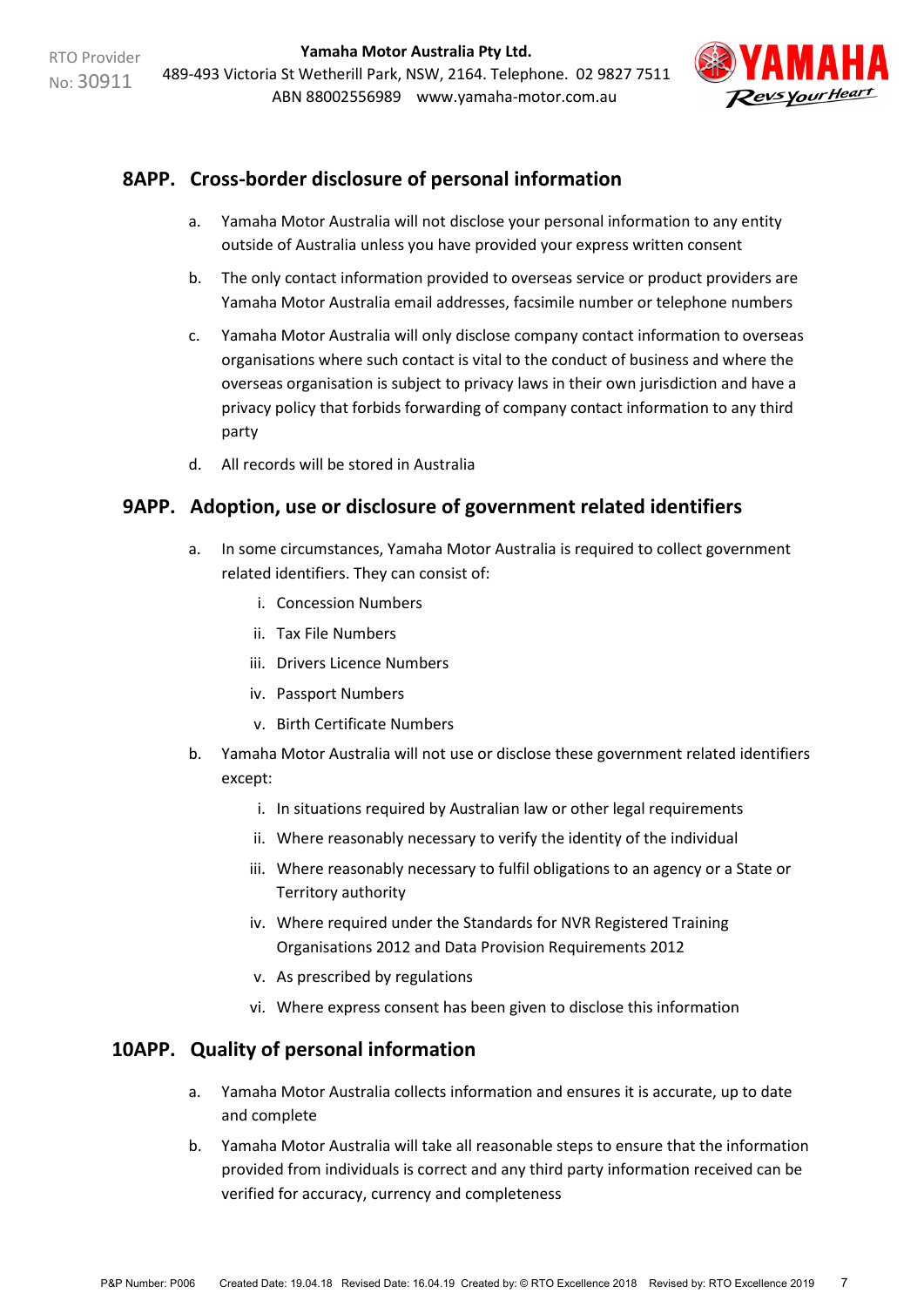

# **11APP. Security of personal information**

- a. All personal and sensitive information is kept safe and secure at all times, only people who are authorised may access this information
- b. Personal and Sensitive information is protected from unauthorised access, interference, misuse, loss, modification or disclosure
- c. Destruction of personal and sensitive information is carried out by secure shredding or secure electronic deletion
- d. All personal and sensitive information is stored in secure, password protected systems, such as financial system, learning management system and student management system
- e. Hard copies of personal and sensitive information are stored in locked filing cabinets and archive facilities
- f. Personal and sensitive information is monitored for appropriate authorised use at all times

#### <span id="page-7-0"></span>**12APP. Access to personal information**

- a. Students / individuals may request copies of information which is kept about them at any time free of charge. In some circumstances, Yamaha Motor Australia may charge for printing and postage
- b. All requests for access to personal information including certificate reprint must be in writing as the student / individual must be able to identify themselves and verify their identity prior to any information being disclosed. Requirements for proof of identity are:
	- i. Full legal name
	- ii. Date of Birth
	- iii. Serial number on I.D. given at time of enrolment such as driver's licence, passport or birth certificate (If recorded)
	- iv. USI Number
	- v. Learner's address at time of certificate issuance
- c. All requests must be made to:
	- i. Yamaha Motor Australia Privacy Officer Phone: 02 9827 7511 Email: barbara.murphy@yamaha-motor.com.au
- d. We will make sure through confirmation of identity that the request is made by the student / individual concerned, or by another person who is authorised to make a request on their behalf
- e. Yamaha Motor Australia will respond to a request for access:
	- i. Within 14 calendar days, when informing our refusal to give access and providing reasons for refusal in writing, and the complaint process available to the student / individual; or
	- ii. Within 30 calendar days, by providing access to the requested personal information and in the manner in which it was requested